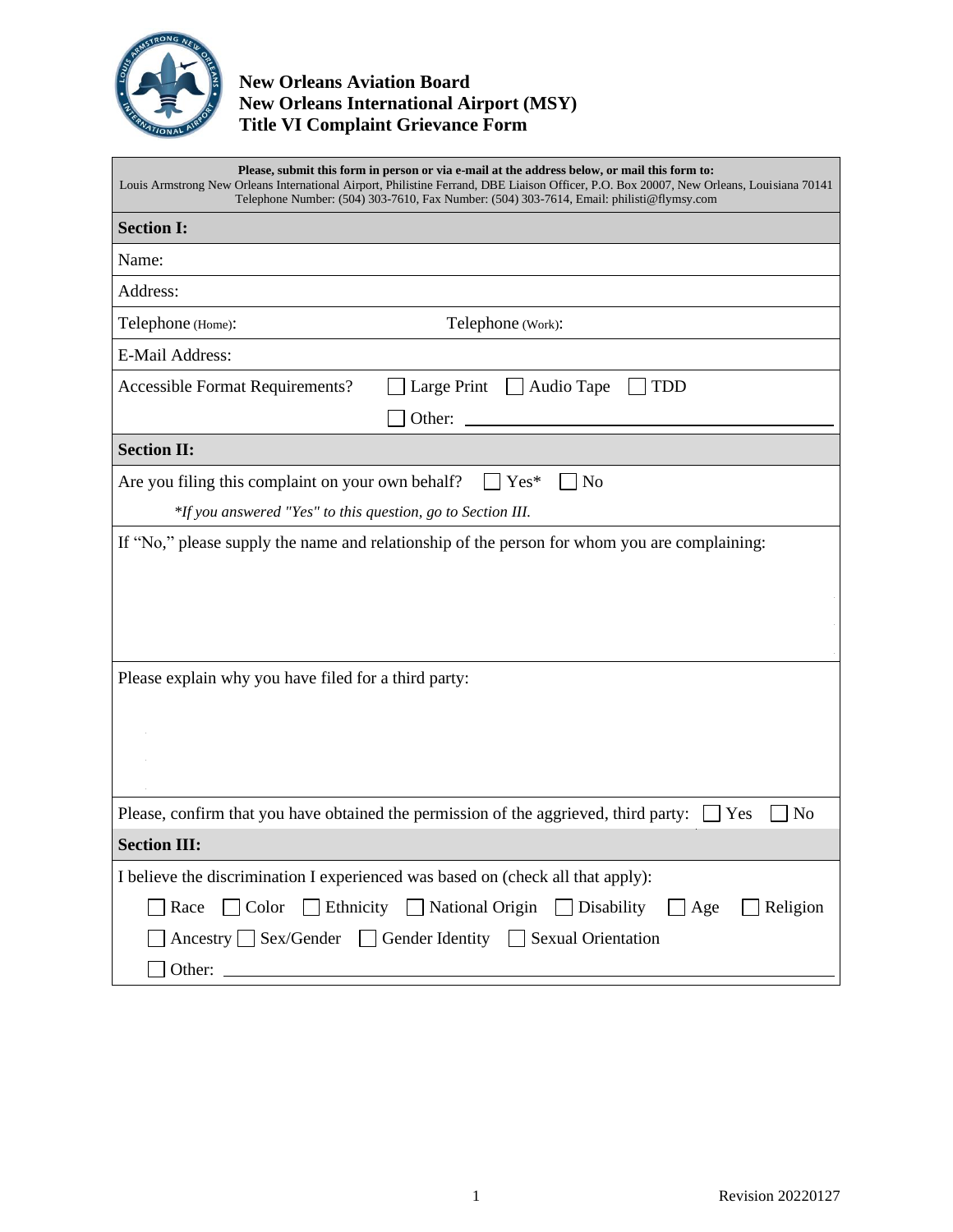

## **New Orleans Aviation Board New Orleans International Airport (MSY) Title VI Complaint Grievance Form**

Date of Alleged Discrimination (Month/Day/Year):

Explain, as clearly as possible, what happened and why you believe you were discriminated against. Describe all persons who were involved. If more space is needed, please use the back of this form or a separate sheet of paper.

Include the name(s) and contact information of the person(s) who discriminated against you (if known).

Please list any and all witnesses' names, employers and contact information, if applicable:

What type of corrective action would you like to see taken?

**Section IV**

Have you previously filed a Title VI complaint with the Airport?  $\Box$  Yes  $\Box$  No